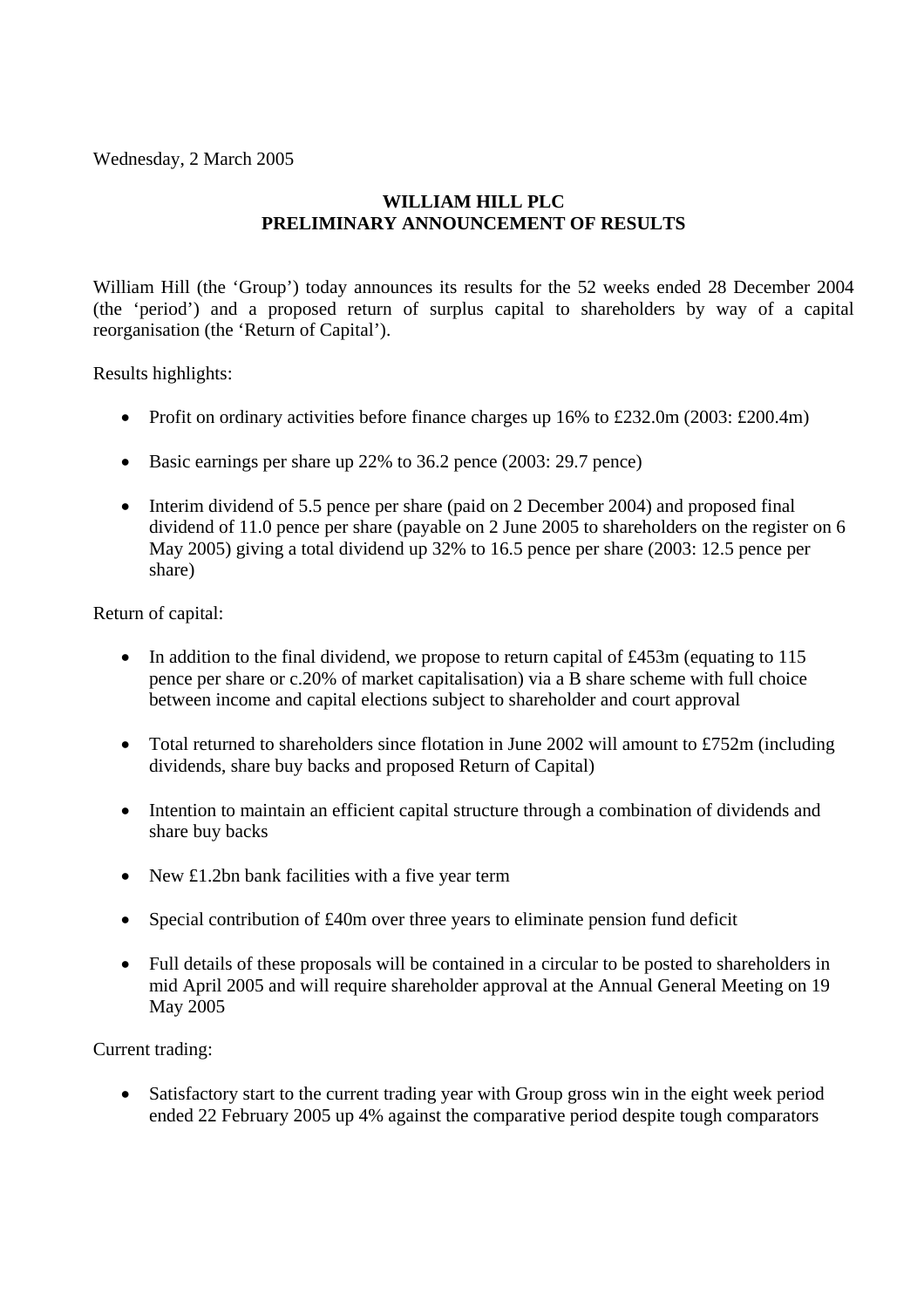Commenting on these results and the proposed Return of Capital, Charles Scott, Chairman, said:

"The Group's focus on profitable organic growth has delivered another excellent set of results with profit, earnings per share and dividends all showing strong double digit rates of increase over the comparable period.

We have announced the Return of Capital in light of William Hill's strong financial performance since the time of flotation and in order to re-establish an efficient capital structure as well as maximise returns to shareholders.

The Gambling Bill now appears less likely to offer opportunities for expansion of the UK casino industry, and synergies between casino and betting operators, than were originally anticipated. Consequently, the Board is not inclined to commit significant capital to potential acquisitions outside of its core bookmaking and gaming businesses at the current time. However, our proposed capital structure will still give us the ability to finance bolt on acquisitions.The Group continues to focus successfully on channels and markets which offer good growth prospects and to maintain sound financial disciplines with a view to maximising shareholder value."

#### **Enquiries:**

| <b>David Harding, Chief Executive</b>           | (Tel: 020 8918 3910) |
|-------------------------------------------------|----------------------|
| <b>Tom Singer, Group Finance Director</b>       | (Tel: 020 8918 3910) |
| <b>James Bradley, William Cullum, Brunswick</b> | (Tel: 02074045959)   |

There will be a presentation to analysts at 9.00 am today at the Lincoln Centre, 18 Lincoln's Inn Fields, London WC2. Alternatively, it will be possible to listen to the presentation by dialling 44 (0) 20 8515 2303. The presentation will be recorded and will be available for a period of one week by dialling 44 (0) 208 515 2499 and using the replay access number 641827#. The slide presentation will be available on the Investor Relations section of the website www.williamhillplc.co.uk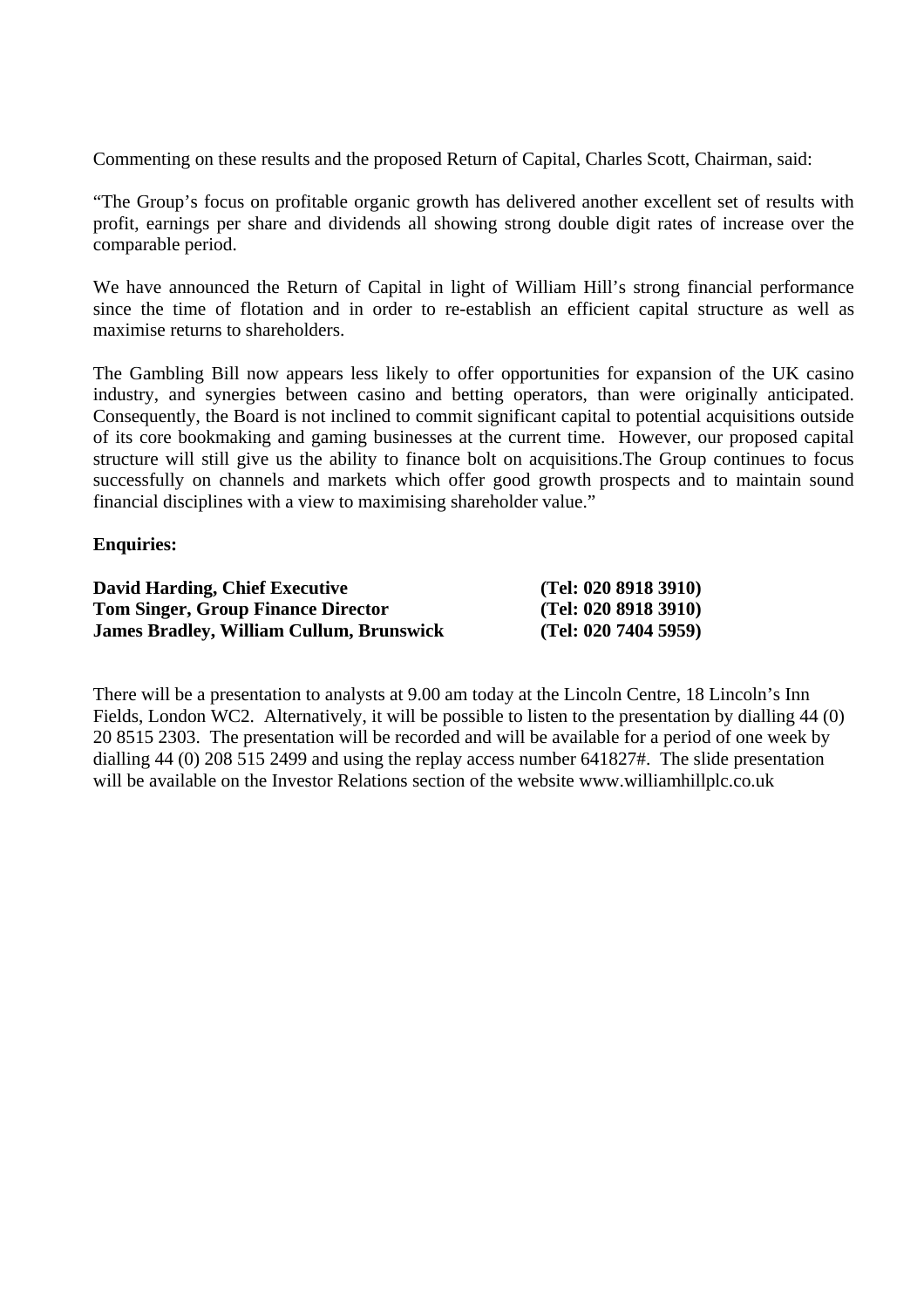### **CHIEF EXECUTIVE'S REVIEW**

In 2004, despite fluctuating sporting results, the Group continued to perform strongly whilst investing in its capabilities for the future. Once again, our ability to increase the Group's gross win faster than operating costs has allowed us to exploit the operating leverage in our business model and deliver strong growth in profits and earnings per share.

The most significant variation in sporting results occurred in football, where the first half of the year saw very favourable results for the bookmaker, particularly in the Euro 2004 series of matches where a number of favoured teams fell victim to underdogs, whilst in the second half we have seen a long run of favourites winning, both in the domestic leagues and key European matches.

We have also experienced some fluctuations in horseracing results, which also saw a lower level of gross win across the Group in the second half, but this trend was exacerbated by lower theoretical margins, which are the direct result of on course bookmakers hedging into betting exchanges.

#### **Retail**

The Retail division grew gross win by 8% to £548.1m and profit by 9% to £165.5m.

We largely completed our rollout of fixed odds betting terminals (FOBTs) by the end of 2004, finishing the year with 5,573, although we will continue to optimise numbers, siting and product. Average net profitability per terminal reduced during the second half, partly due to the impact of the voluntary code of conduct, but mainly due to the dilution effect of adding the third or fourth terminal into shops and our winter trading hours. During the year, we traded an average of 4,442 terminals (2003: 2,454) and achieved a full year average net profitability per terminal of £370 per week (2003: £380). We hope to improve profitability in 2005 through a combination of product innovation and improved contractual terms with our suppliers.

The number of Amusement With Prizes machines (AWPs) in the estate has been reduced through the year to accommodate more FOBTs, and the Group finished the year with 530 AWPs (2003: 2,454).

Over the counter gross win fell in the second half, partly due to adverse sporting results, partly due to low theoretical margins and partly due to substitution into self service machine betting via FOBTs. For the full year, over the counter business was flat against last year. During the year we recognised that we could improve our manual settlement procedures to speed up the recycling of winnings. Consequently, we have accelerated our roll out of electronic point of sale (EPOS) tills and the replacement of text systems and fully expect to have them deployed by the end of 2005.

During the year we acquired 10 licensed betting offices, opened 17 licensed betting offices and closed seven units bringing our total number of trading shops to 1,606 at the year end. In addition to the new licence activity, we extended or resited a further 39 shops and shopfitted a further 86 shops. Total property related capital expenditure on the estate for the year was £13.3m.

#### **Telephone**

Telephone gross win grew by 7% to £60.3m, but profit was flat at £22.1m. The channel continues to benefit from the increasing popularity of betting-in-running but was the worst hit by the profile of results in the second half being the most vulnerable to higher staking customers who are less inclined to recycle winnings. It is also the channel most vulnerable to the impact of betting exchanges.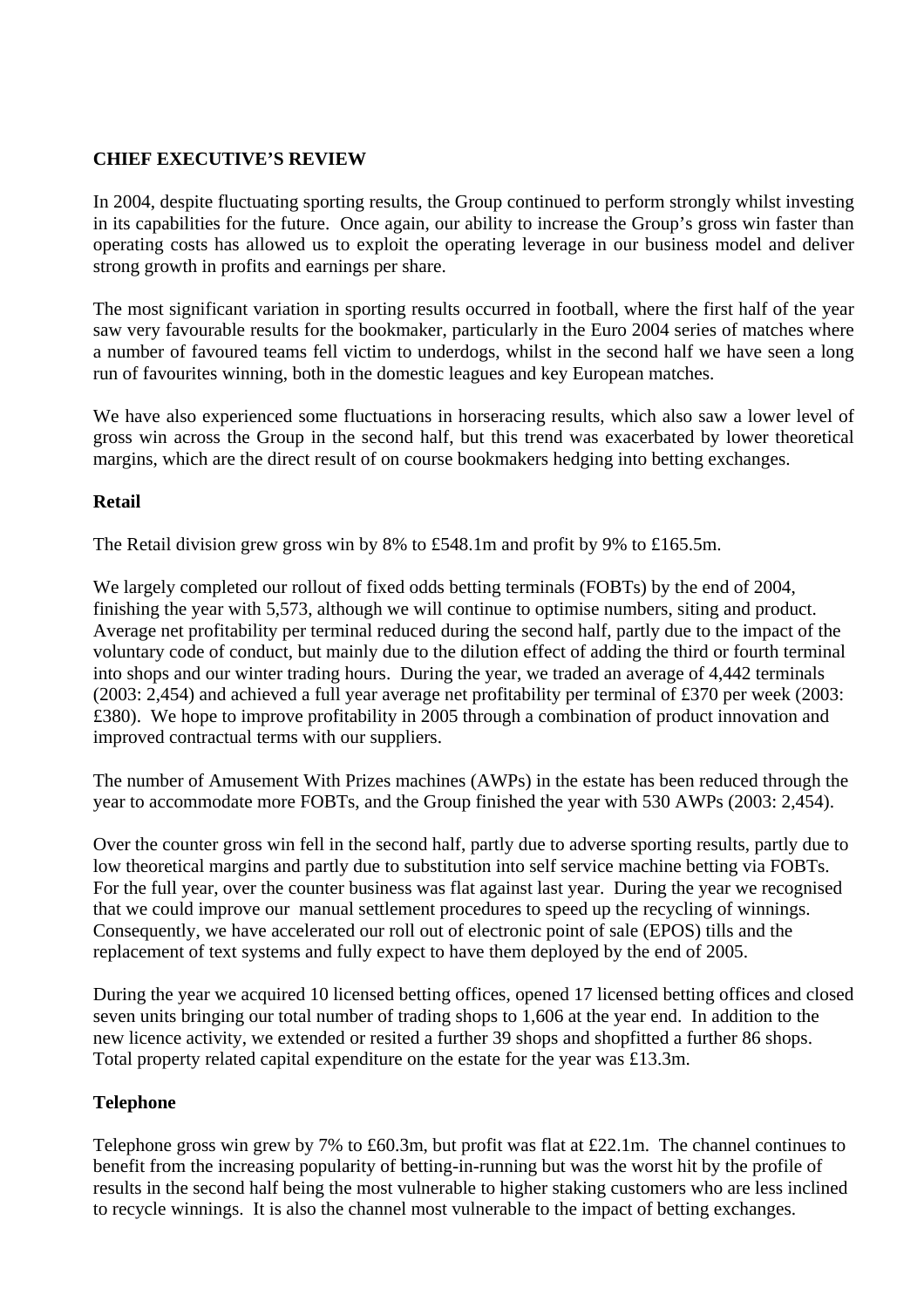The main cost increases that resulted in a lower conversion of gross win to profit were higher levy charges due to an increase in gross win on horseracing, and higher IT recharges reflecting the development of back office account management and trading systems.

We ended the year with 184,000 active telephone customers (2003: 171,000).

#### **Interactive**

Strong underlying growth in poker, the online casino, and arcade products helped counteract the impact of adverse sporting results and the division finished the year with gross win of £106.1m, up 25%, and profit of £51.7m, up 39%.

2004 also saw the launch of our own TV station on Sky Channel 425. This was a deliberately low cost, low risk entry strategy into interactive digital television. The platform has made an encouraging start and we will be expanding our coverage of live sporting events, as well as introducing coverage of live poker tournaments, to attract more viewers and use the medium to promote the brand and other growth areas for the Group.

Towards the end of the year, we also introduced a new range of java based casino and slot products suitable for GPRS and 3G generation mobiles to complement our already successful WAP sportsbook and arcade offering.

The launch of these two initiatives in addition to our already successful internet sites provides UK domiciled customers with unrivalled access to our business and the brand with a distribution ubiquity few competitors can match.

We ended the year with 292,000 active Interactive customers (2003: 247,000).

### **Cost of content**

In November 2004, the European Court of Justice (ECJ) delivered its judgement on the interpretation of the Database Directive, which had been referred by the Court of Appeal in relation to the dispute with the British Horseracing Board on the use of certain racing data. This judgement supported the Group's position, in contrast to the position adopted by the initial High Court ruling. The ECJ interpretation will be applied by the Court of Appeal and the case decided at a hearing which has been fixed for June 2005. In the meantime, the Group continues to contribute 10% of gross win on UK horseracing via the statutory levy.

The betting industry has contractual arrangements in place with 52 of the country's 59 racetracks for the supply of horseracing pictures into licensed betting offices. The duration of these contracts varies from between three and five years.

During the year the bookmaking industry agreed to an increase in the voluntary levy to support the greyhound industry. This three year agreement will see a phased increase in contributions from 0.4% of turnover on greyhound betting in 2003 to 0.6% of turnover in 2006. It is the intention of the British Greyhound Racing Fund that the majority of the increase will be directed at improved welfare for greyhounds. The Group paid £2.8m under the voluntary levy in 2004 (2003: £2.4m).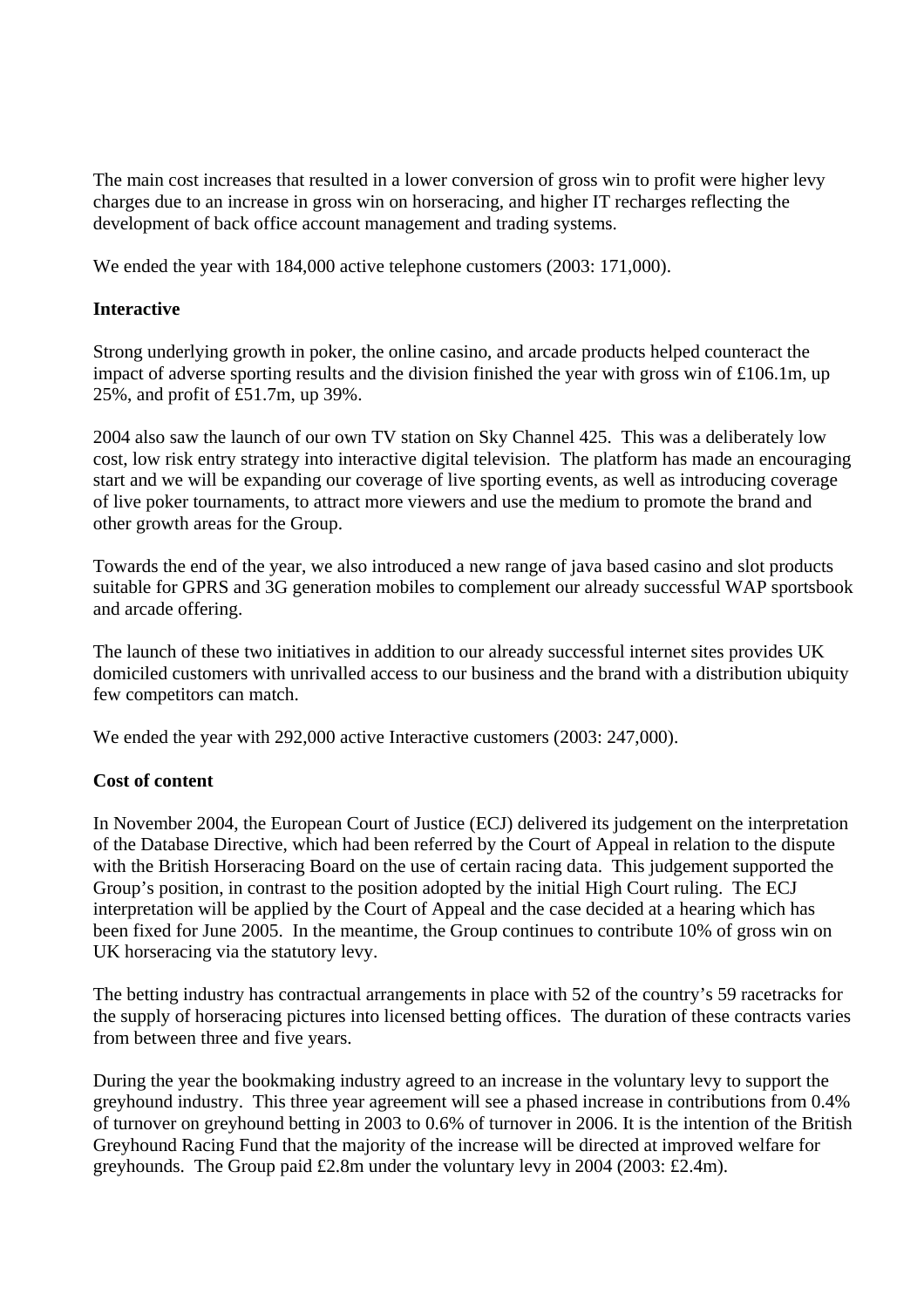Despite the increase in greyhound funding, we believe that the ECJ ruling greatly reduces pressure for increases in the cost of content across all sports.

### **Operating costs**

Full year expenses for the Group were £332.5m, an increase of 6% on the comparable period. The rate of cost increases slowed through the course of the year and whilst costs increased 8% in the first half against the comparable period, the rate of increase fell to 4% in the second half against the comparable period.

Much of the increase was due to higher staff costs that were up 10% over the comparable period reflecting extended opening hours in our shops, inflation based pay awards and higher pension costs. Property costs were up 5% over the comparable period reflecting increases in rent and rates, an increase in average shop size, and an increase in the size of the estate. The costs of providing pictures to our licenced betting offices were up 9% over the comparable period due to increases in trading hours, the size of the estate, and charges. Advertising and sponsorship costs, including the cost of free bets and casino bonus cash payments that are expensed in arriving at gross profit, were up 30% over the comparable period reflecting incremental spend on the Euro 2004 football championship and increased sponsorship and web advertising and promotions. Other increases relate to network and communication costs, up 33% over the comparable period, as we improve links between administrative centres and licensed betting offices, partly to support FOBT business, but also in preparation for EPOS rollout. In contrast, depreciation, bank charges (including charge backs) and AWP rentals decreased compared to the comparative period.

A number of the cost increases are driven by our ongoing investment in information technology as we strengthen development and support capabilities in preparation for the introduction of EPOS and new back end systems. All expenditure on information technology is subject to rigorous cost-benefit analysis, and tightly managed through formalised project and programme management systems.

Going forward we expect underlying costs to be contained to annual rates of growth of between 4% and 6%, although there will be a short term increase in one off costs in 2005 resulting from the introduction of the EPOS system and costs associated with the capital reorganisation.

#### **Competition issues**

The Office of Fair Trading has taken the administrative decision to discontinue its investigation into and close its case file on the formula used to calculate payouts on computer straight forecasts and tricast bets. Its review of the rules of racing led to a number of changes which were reflected in the British Horseracing Board's modernisation plans. These are now subject to further change following the ECJ's ruling and subsequent reviews of the future funding and governance of the sport.

William Hill is a major employer and pays significant taxes and therefore we believe that it is in the national interest to address the unfair advantage enjoyed by layers on betting exchanges who compete directly with traditional bookmakers without paying a comparable level of gross profit tax or horseracing levy. This inequitable taxation of layers on betting exchanges enables them to offer better prices than the traditional bookmaker. We continue to lobby aggressively for a 'level playing field', and were pleased to note that, in its recent review of gross profit tax, the National Audit Office reiterated the need to assess the potential duty at risk across the betting industry resulting from the tax advantages enjoyed by layers on betting exchanges. This opinion follows the Chancellor's statement in 2004 that the taxation of betting exchanges would be subject to a full review.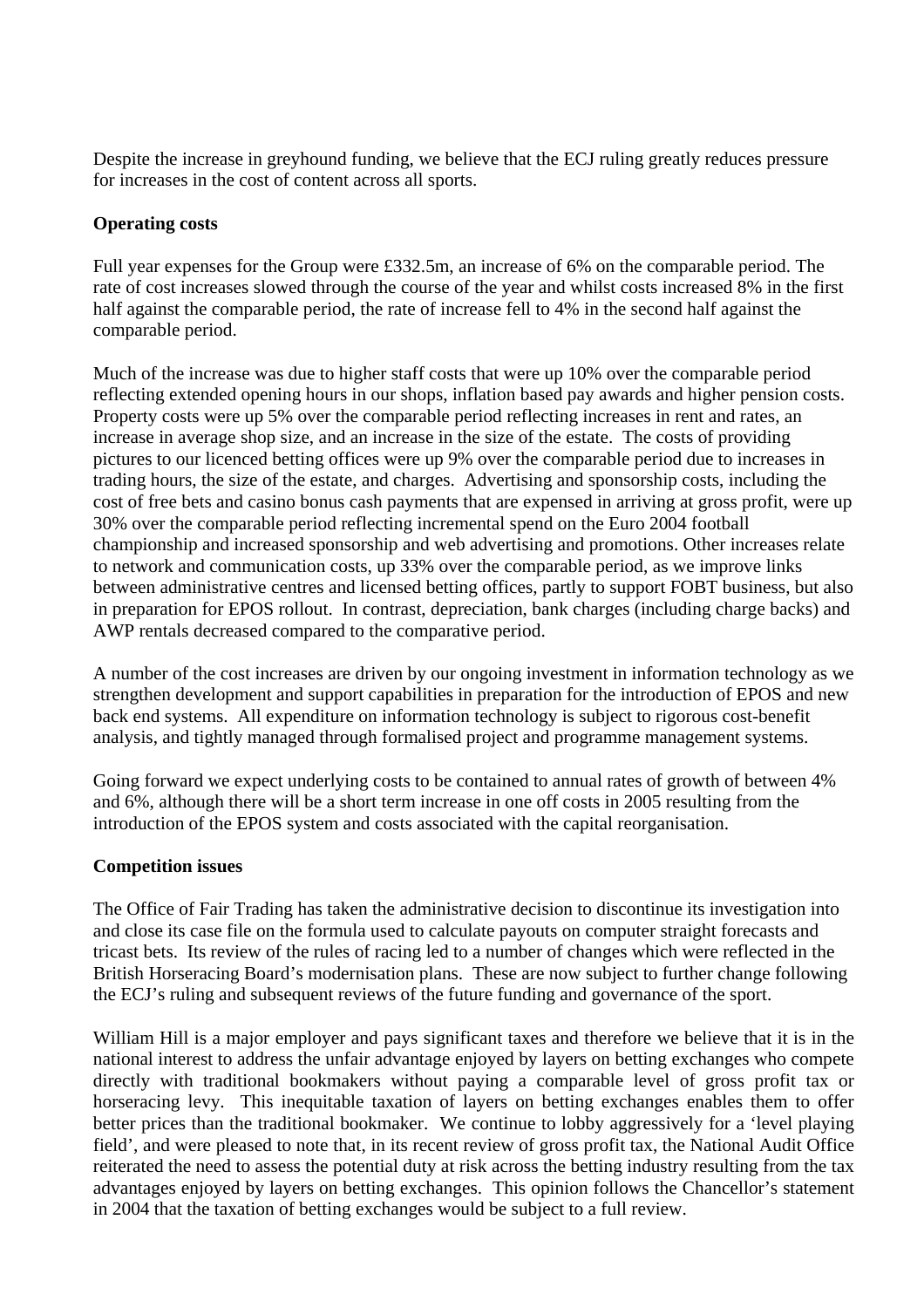Whilst the Gambling Bill has yet to complete its passage through both Houses of Parliament, it is evident that the potential opportunities and threats for the Group resulting from a rapid expansion of the gaming sector are receding. Potential synergies between the betting and gaming sectors are reduced by the proposed structure of the legislation. This reduces the likelihood of any cross sector merger or significant acquisition activity for the Group at the current time, and hence our need for flexibility in the potential use of capital. Accordingly, we are intending to return a significant amount of surplus capital to shareholders.

### **Regulatory development**

The Gambling Bill will be put before the House of Lords during February and March 2005. Assuming it passes into law, we are advised that it is unlikely to be fully implemented until the Gambling Commission is fully resourced and operational, which is unlikely to be before the end of 2006, or early 2007.

Proposed regulations concerning remote gaming and the new licensing regime for betting operators are the principal areas of the Bill that will impact on William Hill. We have been lobbying through our trade associations, the Association of Remote Gambling Operators (ARGO) and the Association of British Bookmakers (ABB), to ensure that the new measures are effective in accomplishing the Government's regulatory objectives, without imposing undue compliance costs.

# **CAPITAL REORGANISATION**

# **Background to the proposed Return of Capital**

William Hill was listed on the London Stock Exchange in June 2002 and at that time the Group put in place a capital structure and financing arrangements to provide the optimum capital structure for William Hill as a public company, consistent with the Board's strategy. These financing arrangements were designed to support a strategy focused on maximising organic growth opportunities but also provided the flexibility to pursue selectively value-enhancing acquisitions and enable the Group to adopt a progressive dividend policy.

Since listing, the Group has pursued a strategy aimed at delivering sustainable earnings growth and value for its shareholders. The key elements of this strategy have been to continue to enhance traditional earnings and maximise organic growth opportunities, profitably exploit new platforms across all betting channels, and capitalise on opportunities arising from regulatory, fiscal and technological change. Although the Group has reviewed a number of potential investment and acquisition opportunities, in particular in the context of potential gambling deregulation in the UK, the Board has maintained strict financial discipline and avoided pursuing opportunities unless they were demonstrably value enhancing for shareholders. The Group has made a number of small acquisitions of licensed betting offices and greyhound stadia that have been funded out of operating cash flow.

In light of William Hill's strong financial performance and to help preserve an efficient capital structure and maximise returns to shareholders, the Board secured the authority at its last Annual General Meeting to buy back 10% of the Group's issued share capital. Since this time William Hill has bought back approximately 6.5% of its share capital.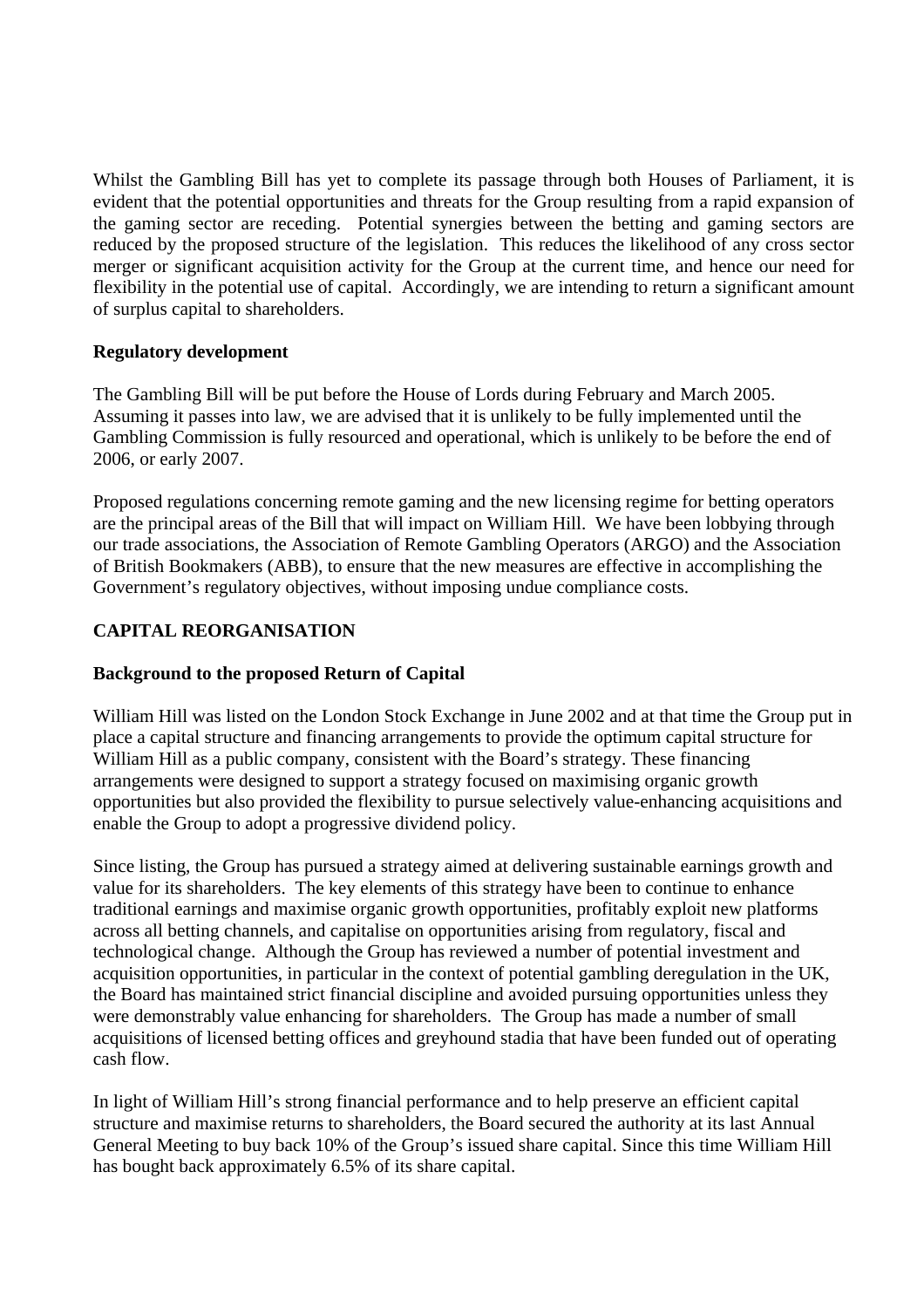However, the Board has concluded that William Hill could support a significantly higher amount of debt and to do so would be in the interest of shareholders. The Return of Capital will restore the Group's financial coverage ratios to levels broadly consistent with those established at the time of the listing. In view of the substantial quantum of capital which the Board believes should be returned, the Board has concluded that the optimal mechanism would be a B share scheme which offers pro rata participation to all shareholders with full choice between income and capital elections.

In order to facilitate the proposed Return of Capital, a new holding company will need to be introduced as part of a scheme of arrangement and reduction of capital that will require the approval of shareholders and the High Court. The objective of these steps is to create sufficient distributable reserves to facilitate the Return of Capital and future dividends and share buy backs.

### **Funding of Return of Capital**

In order to fund the Return of Capital and take advantage of the current favourable conditions in credit markets, the Group has secured new bank facilities of £1.2bn with a consortium of banks. On 2 March 2005, £600m of the new facilities became available and will be used to repay the existing bank facilities in March 2005 at which time they will be cancelled. Subject to the satisfaction of various conditions precedent, a further £600m of new facilities will become available once the scheme of arrangement and reduction of capital have been approved by shareholders and the High Court. All the new facilities have been provided on a committed and underwritten basis and have a five year term.

#### **Pension plan**

Subject to the Return of Capital being approved by shareholders, the Board has undertaken to make a special contribution of £40m to the Group's defined benefit pension scheme. The contribution will be spread over a period of three years and is designed to eliminate the deficit calculated on a continuing basis by the actuary as at September 2004. The Board and pension scheme trustee have consulted on this specific proposal and believe it represents an appropriate course of action that properly balances the legitimate interests of shareholders, and members and pensioners.

#### **Future strategy and dividend policy**

The Board intends to maintain an efficient and flexible capital structure after the return of capital and will use a combination of dividend payments and share buy backs to achieve this objective.

For 2005, the Board expects to maintain dividend cover on a per share basis broadly in line with the level in 2004. In addition, the Board will be seeking authority from shareholders for a renewal of the on market share buy back mandate.

#### **Timetable of events**

The Board will be posting a circular to shareholders in mid April 2005 setting out full details of its proposal to return capital and the timetable of events.

At this early stage, the Board anticipates that shareholders will be invited to vote on this and other proposals at the Annual General Meeting and Court meeting on 19 May 2005, with the High Court sanctioning the scheme of arrangement and reduction of capital in June 2005, and payments being received by shareholders in early July 2005.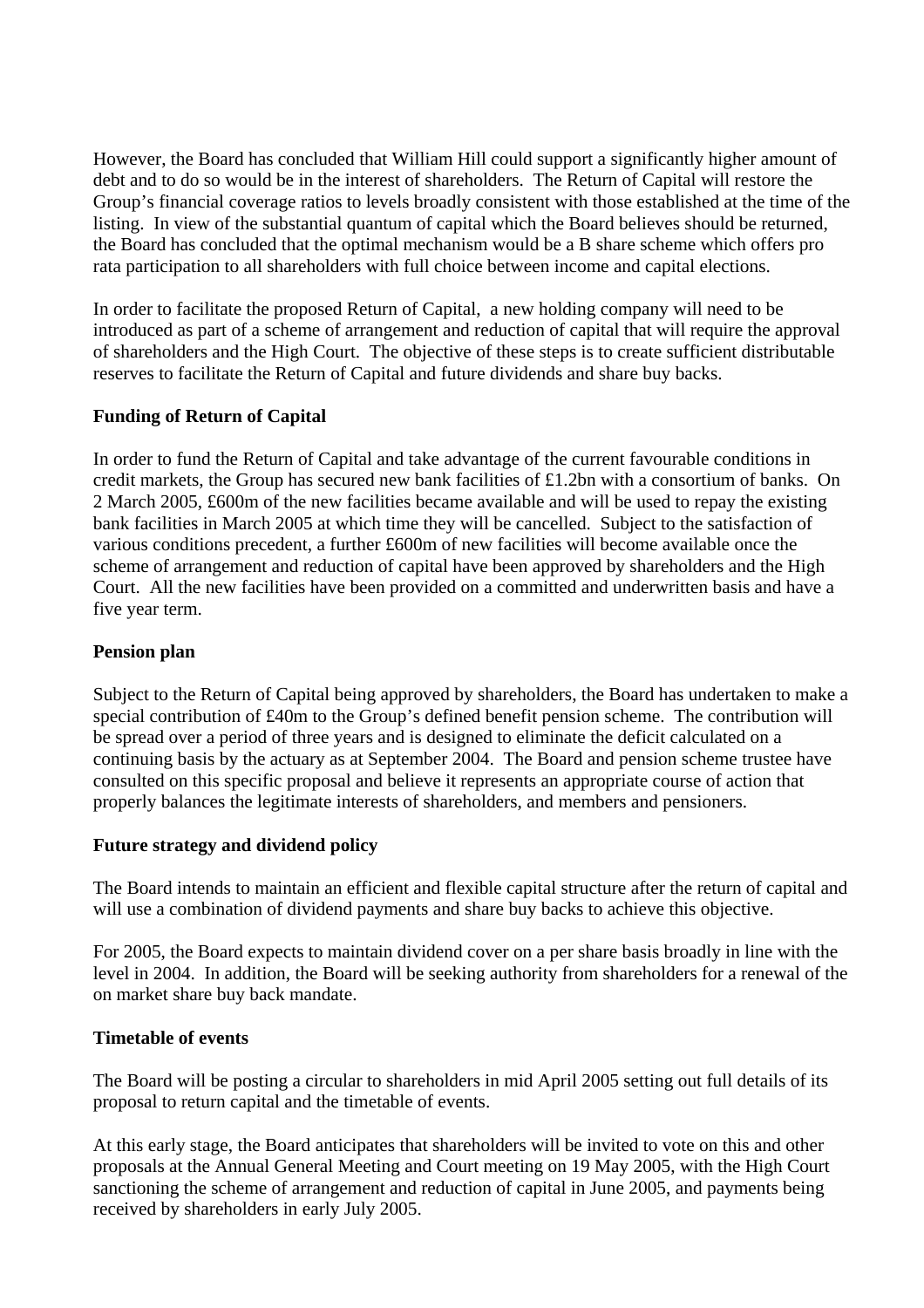### **Consolidated Profit and Loss Account**

for the 52 weeks ended 28 December 2004

|                                                                  |                | 52 weeks<br>ended<br>28 December<br>2004 | 52 weeks<br>ended<br>30 December<br>2003<br>(restated) |
|------------------------------------------------------------------|----------------|------------------------------------------|--------------------------------------------------------|
|                                                                  | <b>Notes</b>   | £m                                       | £m                                                     |
| Turnover<br>Cost of sales                                        | $\overline{2}$ | 8,287.7<br>(7, 726.3)                    | 5,945.8<br>(5, 434.7)                                  |
| <b>Gross profit</b>                                              | $\overline{2}$ | 561.4                                    | 511.1                                                  |
| Net operating expenses                                           |                | (332.5)                                  | (313.6)                                                |
| <b>Operating profit</b>                                          | $\overline{2}$ | 228.9                                    | 197.5                                                  |
| Share of associate's operating profit                            |                | 3.1                                      | 2.9                                                    |
| Profit on ordinary activities before finance charges             |                | 232.0                                    | 200.4                                                  |
| Net interest payable                                             | 3              | (25.2)                                   | (29.2)                                                 |
| Other finance charges                                            |                | (1.5)                                    | (1.7)                                                  |
| Profit on ordinary activities before tax                         |                | 205.3                                    | 169.5                                                  |
| Tax on profit on ordinary activities                             | 4              | (57.0)                                   | (45.2)                                                 |
| Profit on ordinary activities after tax for the financial period |                | 148.3                                    | 124.3                                                  |
| Dividends proposed and paid                                      | 5              | (65.1)                                   | (52.2)                                                 |
| Retained profit for the financial period                         |                | 83.2                                     | 72.1                                                   |
| Earnings per share (pence)                                       |                |                                          |                                                        |

Basic 6 **36.2** 29.7 Diluted 6 **35.5** 29.3

All amounts relate to continuing operations for the current and preceding financial periods.

# **Consolidated Statement of Total Recognised Gains and Losses**

for the 52 weeks ended 28 December 2004

|                                                                      |              | 52 weeks<br>ended<br>28 December<br>2004 | 52 weeks<br>ended<br>30 December<br>2003<br>(restated) |
|----------------------------------------------------------------------|--------------|------------------------------------------|--------------------------------------------------------|
|                                                                      | <b>Notes</b> | £m                                       | £m                                                     |
|                                                                      |              |                                          |                                                        |
| Profit for the financial period                                      |              | 148.3                                    | 124.3                                                  |
| Actuarial loss recognised in the pension scheme                      |              | (10.7)                                   | (3.7)                                                  |
| Deferred tax attributable to actuarial loss                          |              | 3.2                                      | 1.1                                                    |
| Currency translation differences on foreign currency net investments |              |                                          | 0.1                                                    |
| Total recognised gains and losses relating to the period             |              | 140.8                                    | 121.8                                                  |
| Prior period adjustment                                              |              | (1.9)                                    |                                                        |
| Total recognised gains and losses since last annual report           |              | 138.9                                    |                                                        |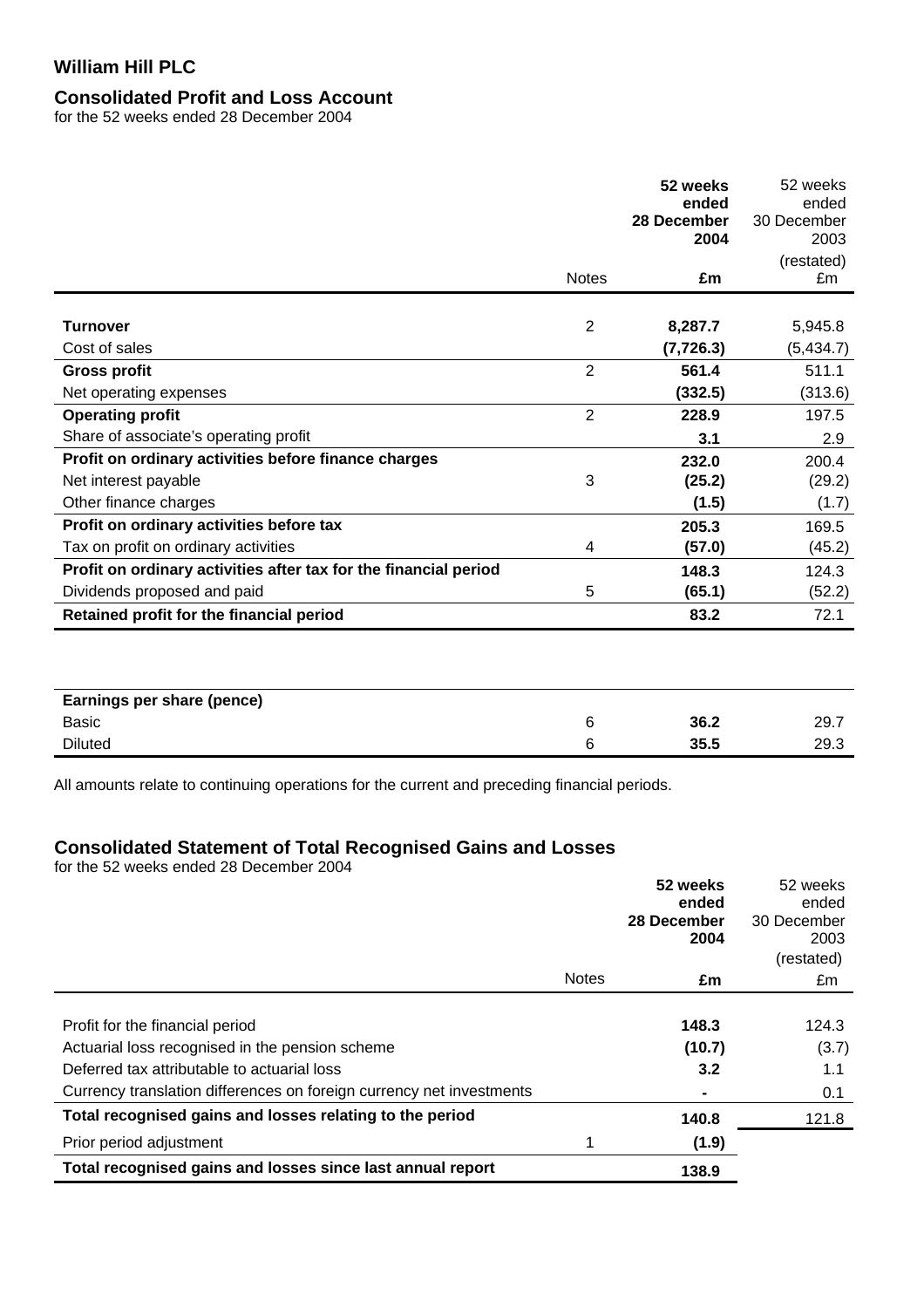#### **Consolidated Balance Sheet**

as at 28 December 2004

|                                                                |                | 28 December<br>2004 | 30 December<br>2003<br>(restated) |
|----------------------------------------------------------------|----------------|---------------------|-----------------------------------|
|                                                                | <b>Notes</b>   | £m                  | £m                                |
| <b>Fixed assets</b>                                            |                |                     |                                   |
| Intangible assets - goodwill                                   |                | 736.2               | 732.3                             |
| Tangible assets                                                |                | 119.0               | 101.0                             |
| Investments                                                    |                | 2.9                 | 0.8                               |
|                                                                |                | 858.1               | 834.1                             |
| <b>Current assets</b>                                          |                |                     |                                   |
| <b>Stocks</b>                                                  |                | 0.3                 | 0.4                               |
| Debtors: amounts recoverable within one year                   |                | 15.4                | 15.7                              |
| Debtors: amounts recoverable after one year                    |                | 6.5                 | 6.2                               |
| Cash at bank and in hand                                       |                | 60.5                | 46.4                              |
|                                                                |                | 82.7                | 68.7                              |
| Creditors: amounts falling due within one year                 |                | (203.6)             | (187.1)                           |
| <b>Net current liabilities</b>                                 |                | (120.9)             | (118.4)                           |
| <b>Total assets less current liabilities</b>                   |                | 737.2               | 715.7                             |
| <b>Creditors:</b> amounts falling due after more than one year |                | (447.7)             | (366.6)                           |
| Net assets excluding pension liability                         |                | 289.5               | 349.1                             |
| Pension liability                                              |                | (38.5)              | (31.7)                            |
| Net assets including pension liability                         |                | 251.0               | 317.4                             |
|                                                                |                |                     |                                   |
| <b>Capital and reserves</b><br>Called-up share capital         | $\overline{7}$ | 40.5                | 42.2                              |
| Share premium account                                          | 7              | 311.3               | 311.3                             |
| Capital redemption reserve                                     | $\overline{7}$ | 1.7                 |                                   |
| Merger reserve                                                 | 7              | (26.1)              | (26.1)                            |
| Other reserve                                                  | 7              |                     | 2.1                               |
| Own shares held                                                | 7              | (59.3)              | (5.0)                             |
| Profit and loss account                                        | 7              | (17.1)              | (7.1)                             |
| <b>Equity shareholders' funds</b>                              | 8              | 251.0               | 317.4                             |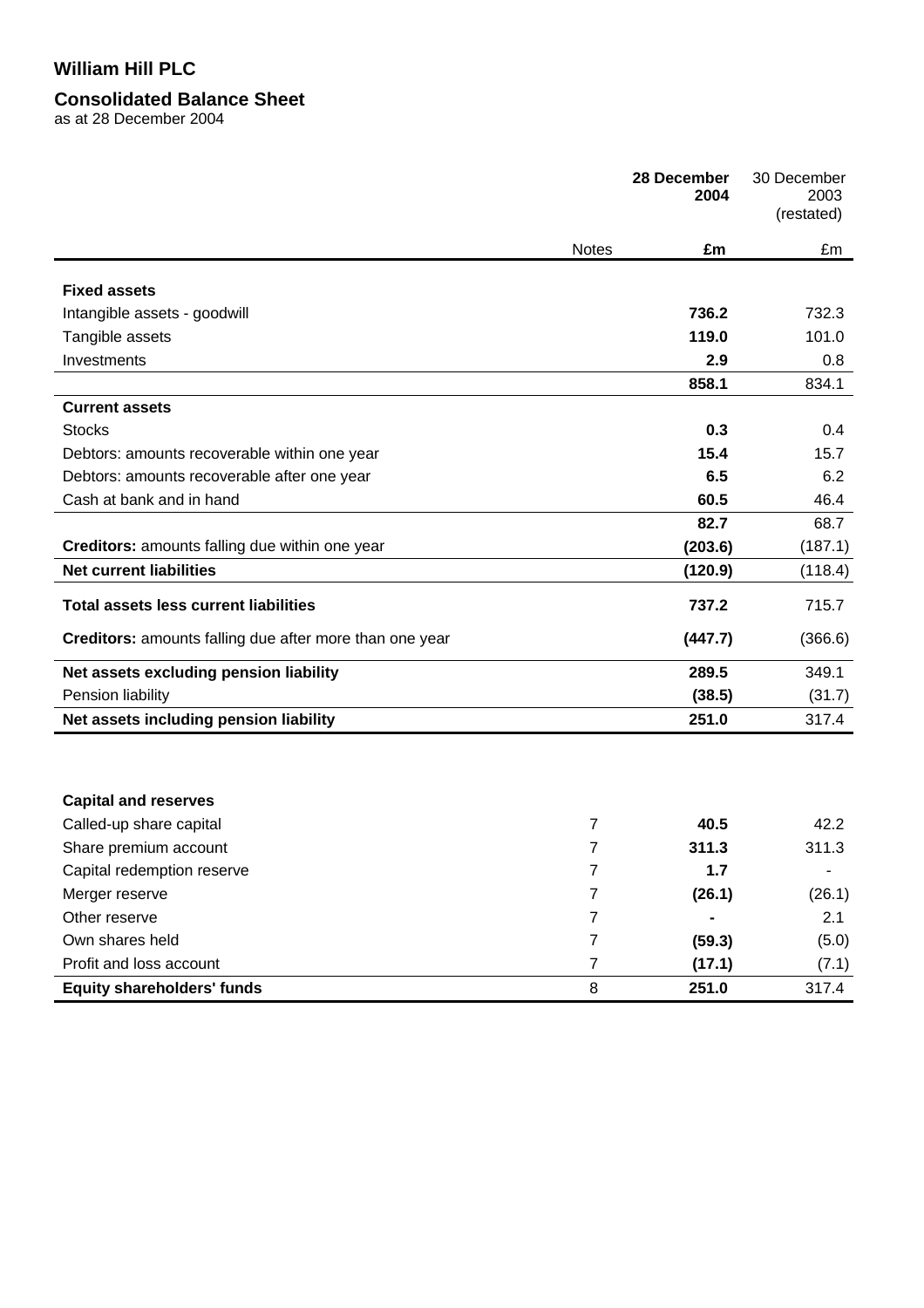# **Consolidated Cash Flow Statement**

for the 52 weeks ended 28 December 2004

|                                                 |              | 52 weeks<br>ended<br>28 December<br>2004 | 52 weeks<br>ended<br>30 December<br>2003 |
|-------------------------------------------------|--------------|------------------------------------------|------------------------------------------|
|                                                 | <b>Notes</b> | £m                                       | £m                                       |
|                                                 |              |                                          |                                          |
| Net cash inflow from operating activities       | 9            | 247.3                                    | 224.5                                    |
| Returns on investments and servicing of finance | 10           | (23.3)                                   | (22.4)                                   |
| Taxation                                        |              | (57.4)                                   | (21.7)                                   |
| Capital expenditure and financial investment    | 10           | (27.3)                                   | (18.5)                                   |
| Acquisitions                                    | 10           | (3.8)                                    | (4.9)                                    |
| Equity dividends paid                           |              | (59.6)                                   | (38.8)                                   |
| Net cash inflow before financing                |              | 75.9                                     | 118.2                                    |
| Financing                                       | 10           | (61.8)                                   | (116.4)                                  |
| Increase in cash in the period                  | 11           | 14.1                                     | 1.8                                      |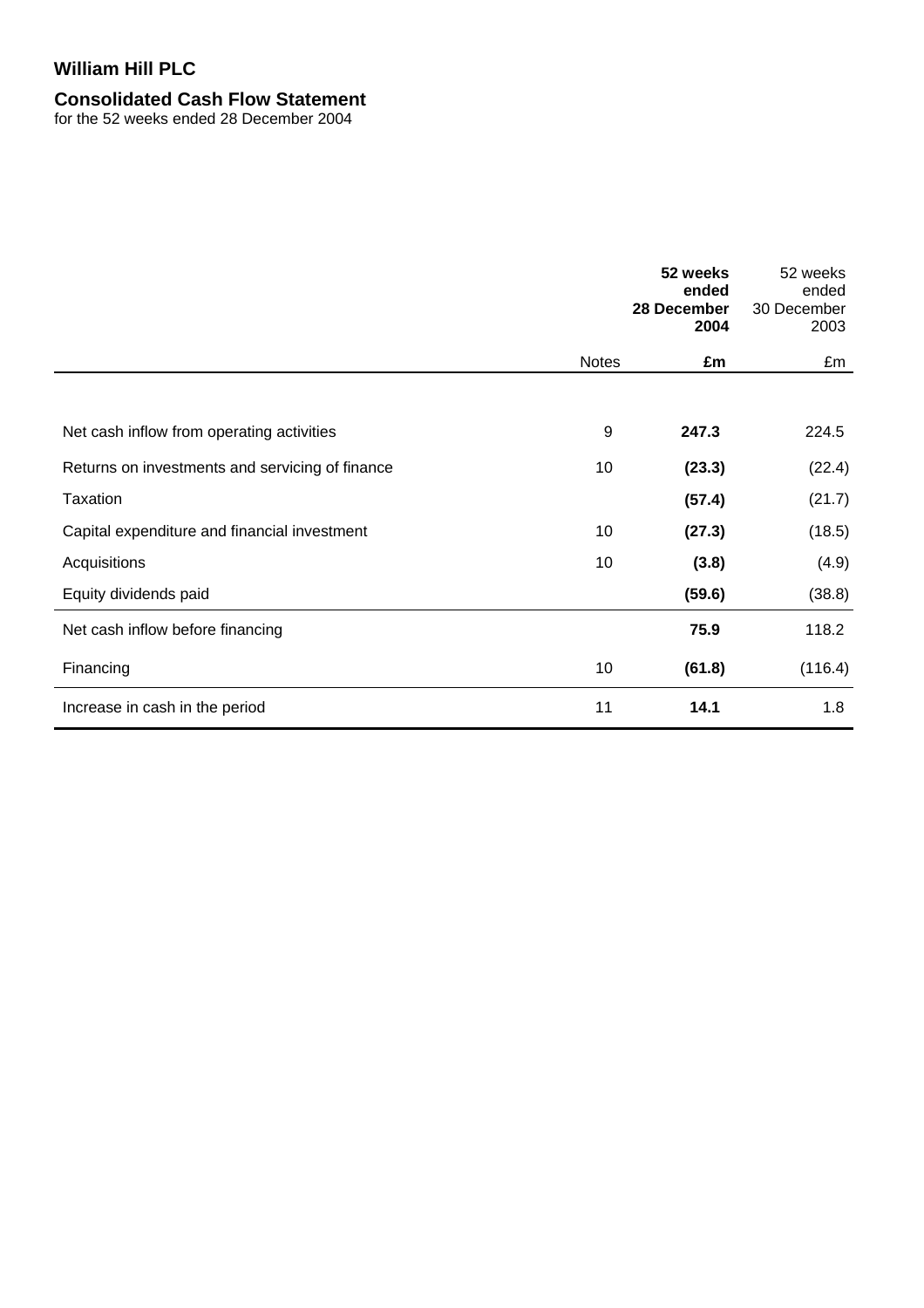#### **Notes to the Financial Statements**

for the 52 weeks ended 28 December 2004

#### **1. Changes in accounting policies and restatement of comparatives**

The Group has adopted Abstract 38 'Accounting for ESOP trusts' and the related amendments to Abstract 17 'Employee share schemes' issued by the Urgent Issues Task Force in December 2003.

The provisions of Abstract 38 change the presentation of an entity's own shares held in trust from requiring them to be recognised as assets (within investments), to requiring them to be deducted in arriving at shareholders' funds. As a result of the change in accounting policy in respect of Abstract 38, the comparatives have been restated as follows:

|                                     | 30 December<br>2003<br>£m |
|-------------------------------------|---------------------------|
| Investments                         |                           |
| As previously reported              | 3.6                       |
| Reclassification of own shares held | (2.8)                     |
| As restated                         | 0.8                       |
| Shareholders funds                  |                           |
| As previously reported              | 320.2                     |
| Reclassification of own shares held | (2.8)                     |
| As restated                         | 317.4                     |

The amount representing own shares held was £4.4m at 31 December 2002.

Amended Abstract 17 requires that the minimum expense recognised in respect of share awards and options should be the difference between the fair value of the shares at the date of award and the amount that an employee may be required to pay for the shares ('the intrinsic value'). The expense was previously determined either as the intrinsic value or, where purchases of shares had been made by a trust at fair value, by reference to the cost of shares that were available for the award.

The impact of adopting the amended Abstract 17 amounted to an additional charge of £1.0m against profit before tax in the 52 weeks ended 28 December 2004 (52 weeks ended 30 December 2003 – £1.3m). In addition to the £1.3m charged in 2003, £0.6m was charged in periods prior to this, giving a total prior period adjustment of £1.9m reported in the Statement of Total Recognised Gains and Losses.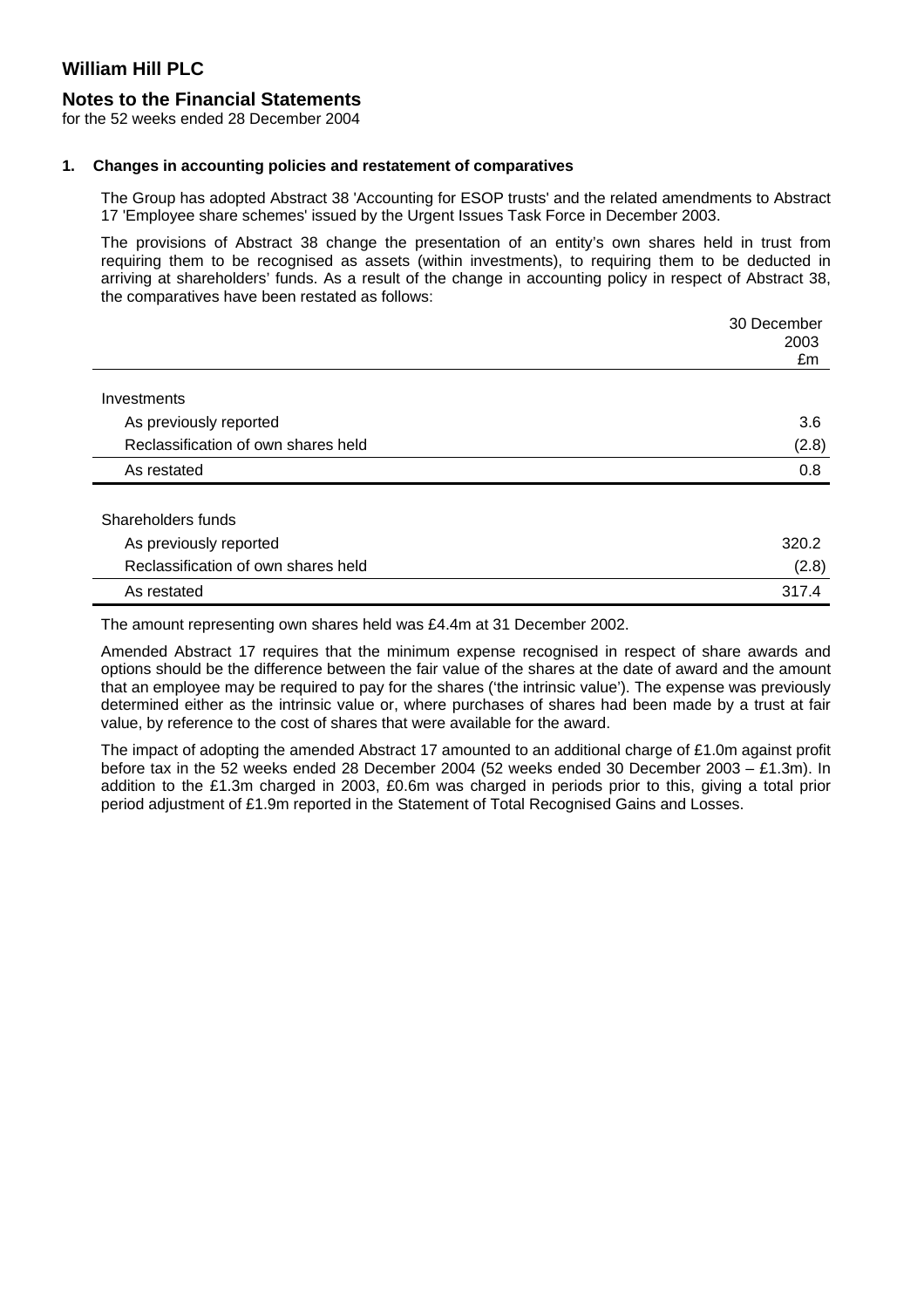# **Notes to the Financial Statements**

for the 52 weeks ended 28 December 2004

#### **2. Segmental information**

The Group's turnover, profits and operating net assets primarily arise from customers in the United Kingdom and therefore segmental information by geographical location is not presented.

Segmental information by distribution channel is shown below:

|                          | 52 weeks            | 52 weeks            |
|--------------------------|---------------------|---------------------|
|                          | ended               | ended               |
|                          | 28 December<br>2004 | 30 December<br>2003 |
|                          |                     | (restated)          |
|                          | £m                  | £m                  |
| Turnover                 |                     |                     |
| - Retail                 | 7,020.7             | 4,751.8             |
| - Telephone              | 540.8               | 570.5               |
| Interactive              | 696.3               | 592.6               |
| Other activities         | 29.9                | 30.9                |
|                          | 8,287.7             | 5,945.8             |
| Gross win                |                     |                     |
| - Retail                 | 548.1               | 505.6               |
| - Telephone              | 60.3                | 56.5                |
| Interactive              | 106.1               | 84.9                |
| Other activities         | 7.6                 | 7.3                 |
|                          | 722.1               | 654.3               |
| Operating profit         |                     |                     |
| - Retail                 | 165.5               | 152.4               |
| Telephone<br>$\sim$      | 22.1                | 22.2                |
| Interactive              | 51.7                | 37.1                |
| Other activities         | (0.3)               | 0.9                 |
| Central costs            | (10.1)              | (15.1)              |
|                          | 228.9               | 197.5               |
|                          |                     |                     |
| Net assets/(liabilities) |                     |                     |
| - Retail                 | 73.4                | 59.5                |
| - Telephone              | 0.7                 | (0.5)               |
| Interactive              | 2.7                 | 1.4                 |
| Other activities         | 7.1                 | 6.9                 |
| Corporate                | 167.1               | 250.1               |
|                          | 251.0               | 317.4               |

The retail distribution channel comprises all activity undertaken in LBOs including AWPs and FOBTs. Other activities include on-course betting and greyhound stadia operations.

The directors believe that gross win and operating profit are more important performance metrics than turnover.

Net assets/(liabilities) have been allocated by segment where assets and liabilities can be identified with a particular channel. Corporate net assets include goodwill, corporation and deferred tax, borrowings net of cash balances, pension liability and dividends payable as well as any assets and liabilities that cannot be allocated to a particular channel other than on a relatively arbitrary basis.

Turnover of £3.3m and a small operating loss of £0.1m has been consolidated into these results in respect of the acquisitions made by the Group in the period.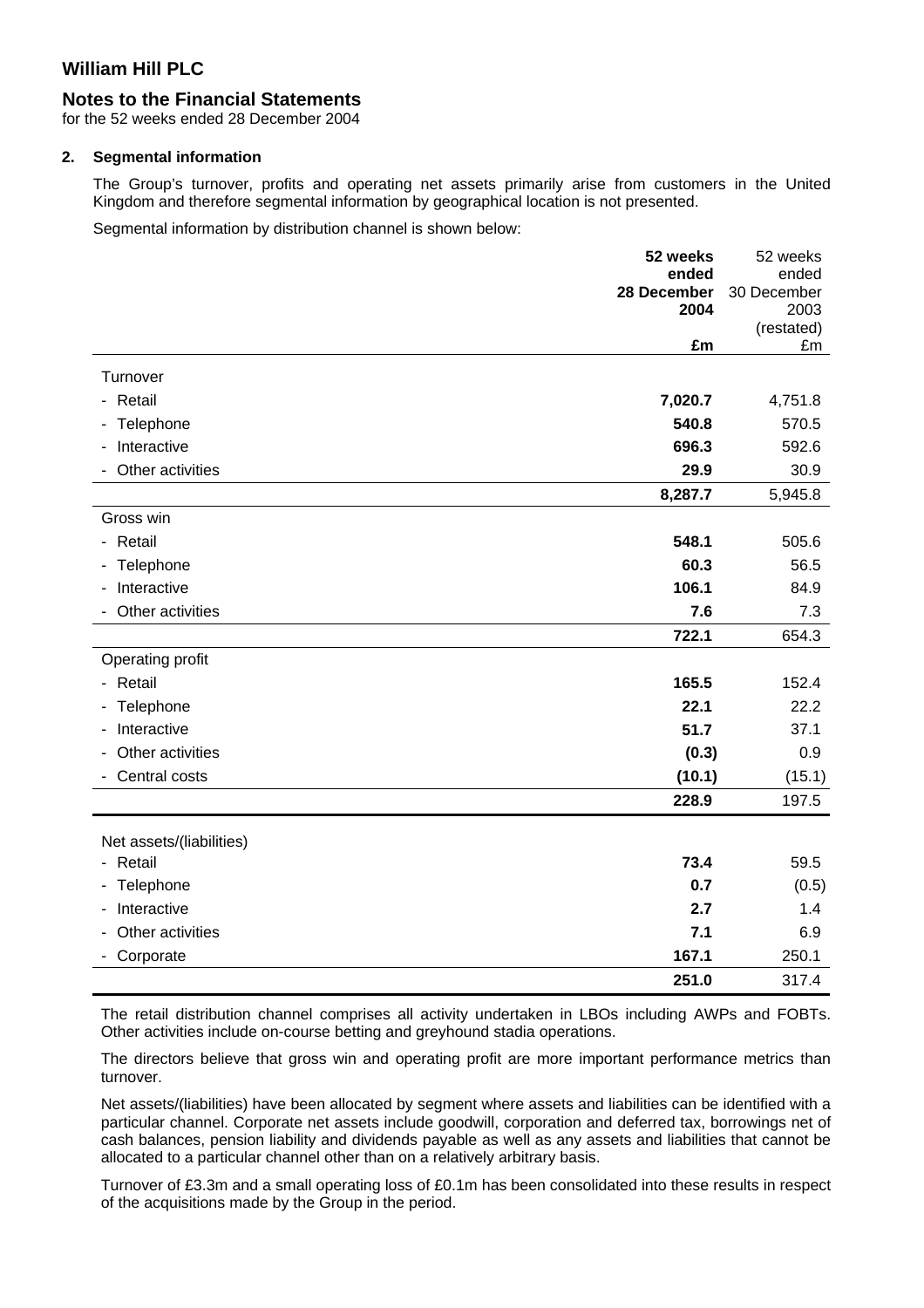# **Notes to the Financial Statements**

for the 52 weeks ended 28 December 2004

### **2. Segmental information (continued)**

The segmental analysis of gross win set out above is shown before deducting GPT, duty, levies, VAT and other cost of sales to arrive at gross profit. A reconciliation from gross win to gross profit as presented in the profit and loss account is set out below:

|                                                | 52 weeks    | 52 weeks    |
|------------------------------------------------|-------------|-------------|
|                                                | ended       | ended       |
|                                                | 28 December | 30 December |
|                                                | 2004        | 2003        |
|                                                | £m          | £m          |
|                                                |             |             |
| Gross win                                      | 722.1       | 654.3       |
| GPT, duty, levies, VAT and other cost of sales | (160.7)     | (143.2)     |
| Gross profit                                   | 561.4       | 511.1       |

### **3. Net interest payable and similar charges**

|                                                  | 52 weeks<br>ended<br>28 December | 52 weeks<br>ended<br>30 December |
|--------------------------------------------------|----------------------------------|----------------------------------|
|                                                  | 2004                             | 2003                             |
|                                                  | £m                               | £m                               |
| Interest receivable:                             |                                  |                                  |
| Interest receivable                              | 1.9                              | 1.6                              |
| Interest payable and similar charges:            |                                  |                                  |
| Interest on bank loans and overdrafts            | (25.6)                           | (28.7)                           |
| Interest on guaranteed unsecured loan notes 2005 | (0.2)                            | (0.3)                            |
| Interest on high yield bonds                     |                                  | (0.3)                            |
| Share of associate's net interest payable        |                                  | (0.1)                            |
| Amortisation of finance costs                    | (1.3)                            | (1.4)                            |
| Net interest payable                             | (25.2)                           | (29.2)                           |

### **4. Tax on profit on ordinary activities**

The tax charge comprises:

|                                                               | 52 weeks    | 52 weeks    |
|---------------------------------------------------------------|-------------|-------------|
|                                                               | ended       | ended       |
|                                                               | 28 December | 30 December |
|                                                               | 2004        | 2003        |
|                                                               | £m          | £m          |
|                                                               |             |             |
| UK corporation tax at 30%                                     | 57.4        | 50.3        |
| UK corporation $tax - prior$ prior $periods$                  | (1.7)       | (0.8)       |
| Consortium relief receivable - prior periods                  |             | (1.1)       |
| Overseas tax                                                  | 0.3         | (0.2)       |
| Share of associated undertaking tax charge                    | 1.0         | 0.8         |
| Total current tax charge                                      | 57.0        | 49.0        |
| Deferred tax – origination and reversal of timing differences |             | (3.8)       |
| Total tax on profit on ordinary activities                    | 57.0        | 45.2        |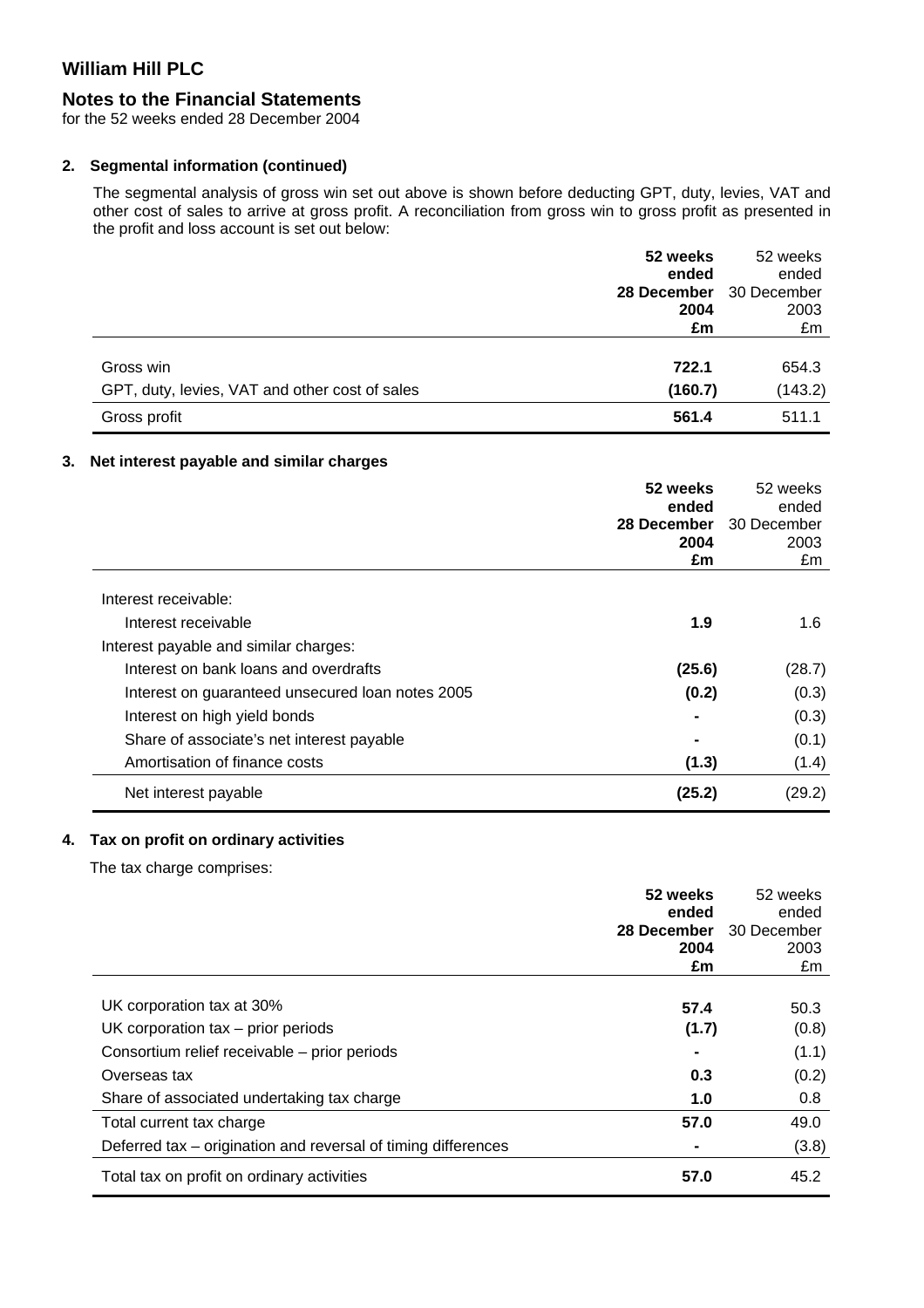#### **Notes to the Financial Statements**

for the 52 weeks ended 28 December 2004

#### **4. Tax on profit on ordinary activities (continued)**

|                    | 52 weeks                | 52 weeks |
|--------------------|-------------------------|----------|
|                    | ended                   | ended    |
|                    | 28 December 30 December |          |
|                    | 2004                    | 2003     |
|                    | %                       | %        |
|                    |                         |          |
| Effective tax rate | 27.8                    | 26.7     |

The effective tax rate is lower than the statutory tax rate of 30% mainly due to relief for brought forward losses for which deferred tax was not previously recognised and prior year adjustments.

#### **5. Dividends proposed and paid**

|                                     | 52 weeks<br>ended<br>28 December | 52 weeks<br>ended<br>30 December |
|-------------------------------------|----------------------------------|----------------------------------|
|                                     | 2004<br>£m                       | 2003<br>£m                       |
| Equity shares:                      |                                  |                                  |
| - interim dividend paid             | 22.0                             | 14.6                             |
| - final dividend proposed/paid      | 43.1                             | 37.6                             |
|                                     | 65.1                             | 52.2                             |
|                                     |                                  |                                  |
| Dividend per ordinary share (pence) | 16.5                             | 12.5                             |

The interim dividend of 5.5p (52 weeks ended 30 December 2003 – 3.5p) was paid on 2 December 2004. The proposed final dividend of 11.0p (52 weeks ended 30 December 2003 – 9.0p) will be paid on 2 June 2005 to all shareholders on the register on 6 May 2005.

Under an agreement signed in November 2002, The William Hill Holdings 2001 Employee Benefit Trust agreed to waive all dividends. As at 28 December 2004, the trust held 2.8m ordinary shares. In addition, the Company has not provided for dividends on the 10.5m shares held in Treasury. The Company estimates that 391.6m shares will qualify for the final dividend.

#### **6. Earnings per share**

The basic, adjusted and diluted earnings per share are calculated based on the following data:

|                                            | 52 weeks<br>ended   | 52 weeks<br>ended   |
|--------------------------------------------|---------------------|---------------------|
|                                            | 28 December<br>2004 | 30 December<br>2003 |
|                                            | £m                  | (restated)<br>£m    |
| Profit after tax for the financial period  | 148.3               | 124.3               |
|                                            |                     |                     |
|                                            | Number (m)          | Number (m)          |
| Basic weighted average number of shares    | 410.1               | 418.7               |
| Dilutive potential ordinary shares:        |                     |                     |
| Employee share awards and options          | 7.4                 | 5.3                 |
| Dilutive weighted average number of shares | 417.5               | 424.0               |

The basic weighted average number of shares excludes shares held by The William Hill Holdings 2001 Employee Benefit Trust and those shares held in treasury as such shares do not qualify for dividends. The effect of this is to reduce the average number of shares in the 52 weeks ended 28 December 2004 by 8.7m (52 weeks ended 30 December 2003 – 4.4m).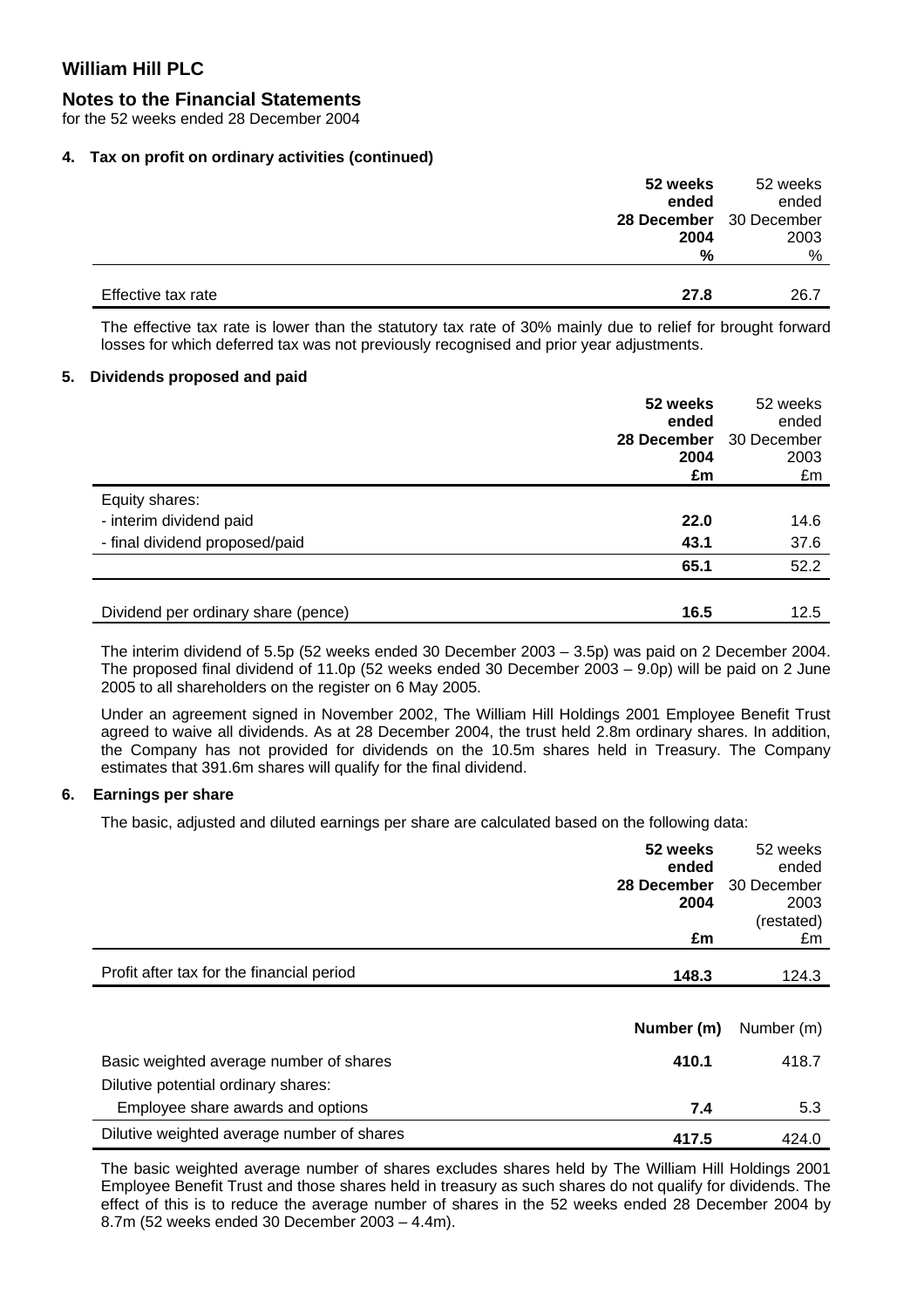# **Notes to the Financial Statements**

for the 52 weeks ended 28 December 2004

#### **7. Capital and reserves**

| Group:                                                                  |         |         | Capital |         |                |        |          |        |
|-------------------------------------------------------------------------|---------|---------|---------|---------|----------------|--------|----------|--------|
|                                                                         |         | Share   | redemp- |         |                | Own    | Profit   |        |
|                                                                         | Share   | premium | tion    | Merger  | Other          | shares | and loss |        |
|                                                                         | capital | account | reserve | reserve | reserves       | held   | account  | Total  |
|                                                                         | £m      | £m      | £m      | £m      | £m             | £m     | £m       | £m     |
| At 31 December 2003 (as<br>previously reported)                         | 42.2    | 311.3   |         | (26.1)  | 2.1            |        | (9.3)    | 320.2  |
| Prior period adjustment<br>(note 1)                                     |         |         |         |         |                | (5.0)  | 2.2      | (2.8)  |
| As restated                                                             | 42.2    | 311.3   |         | (26.1)  | 2.1            | (5.0)  | (7.1)    | 317.4  |
| Retained profit for the<br>financial period                             |         |         |         |         |                |        | 83.2     | 83.2   |
| Actuarial loss recognised<br>in the pension scheme                      |         |         |         |         |                |        | (10.7)   | (10.7) |
| Deferred tax arising<br>thereon                                         |         |         |         |         |                |        | 3.2      | 3.2    |
| Shares repurchased and<br>cancelled                                     | (1.7)   |         | 1.7     |         |                |        | (89.3)   | (89.3) |
| <b>Treasury shares</b><br>purchased                                     |         |         |         |         |                | (56.1) |          | (56.1) |
| Expense recognised in<br>respect of share<br>remuneration               |         |         |         |         |                |        | 3.3      | 3.3    |
| Movements on reserves<br>due to transfer of own<br>shares to recipients |         |         |         |         | (2.1)          | 1.8    | 0.3      |        |
| At 28 December 2004                                                     | 40.5    | 311.3   | 1.7     | (26.1)  | $\blacksquare$ | (59.3) | (17.1)   | 251.0  |

Own shares held at 28 December 2004 amounting to £59.3m comprise 10.5m shares (nominal value - £1.1m) held in treasury purchased for £56.1m and 2.8m shares (nominal value - £0.3m) held in The William Hill Holdings 2001 Employee Benefit Trust purchased for £3.2m. The shares held in treasury were purchased at a weighted average price of £5.32. At 28 December 2004 the total market value of own shares held was £74.5m.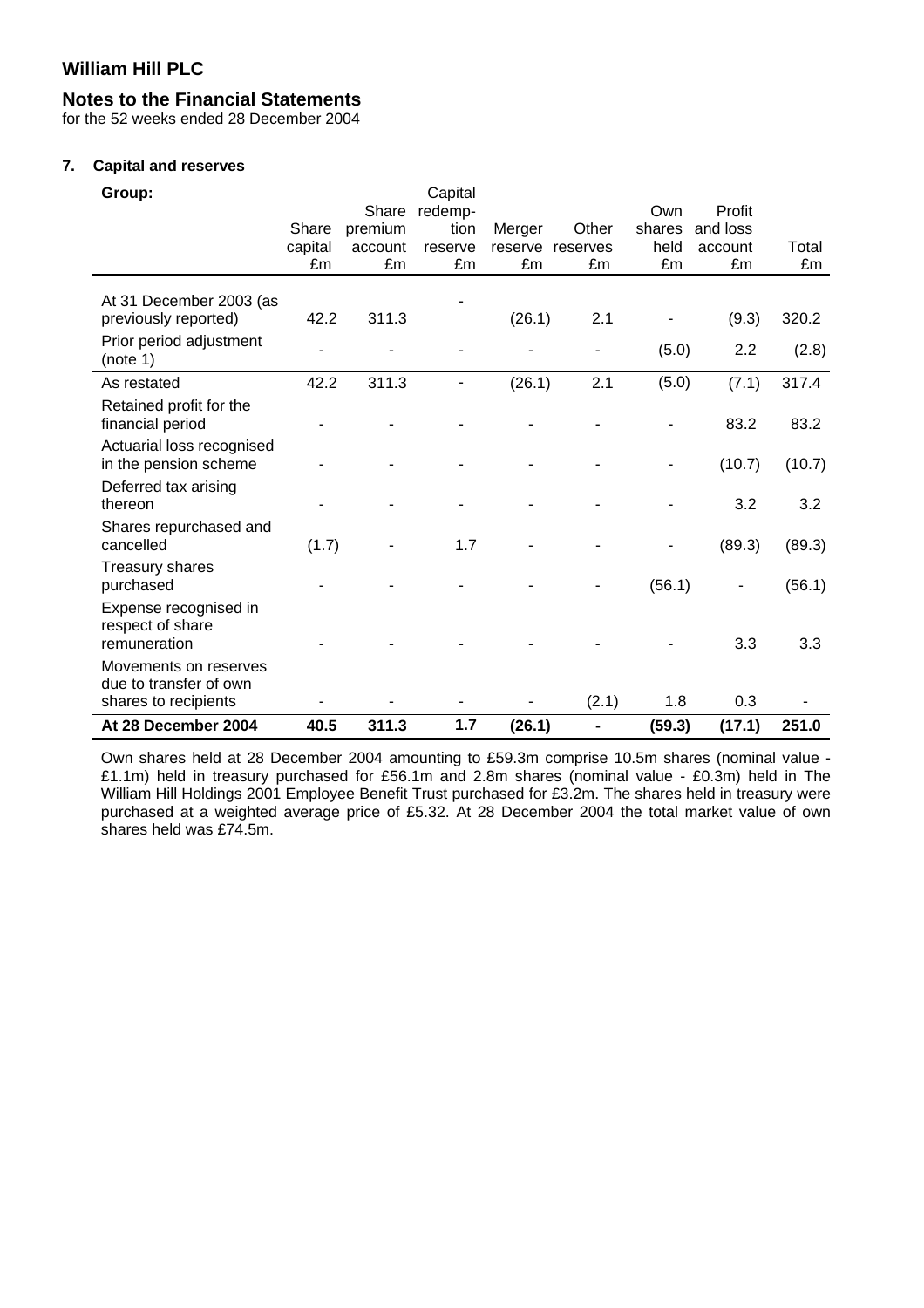# **Notes to the Financial Statements**

for the 52 weeks ended 28 December 2004

# **8. Reconciliation of movements in equity shareholders' funds**

|                                                                | 28 December | 30 December |
|----------------------------------------------------------------|-------------|-------------|
|                                                                | 2004        | 2003        |
|                                                                |             | (restated)  |
|                                                                | £m          | £m          |
|                                                                |             |             |
| Profit for the financial period                                | 148.3       | 124.3       |
| Other recognised gains and losses relating to the period (net) | (7.5)       | (2.5)       |
|                                                                | 140.8       | 121.8       |
| <b>Dividends</b>                                               | (65.1)      | (52.2)      |
| Own shares purchased during period                             | (145.4)     |             |
| Expense recognised in respect of share remuneration            | 3.3         | 2.9         |
| Net (reduction)/addition to equity shareholders' funds         | (66.4)      | 72.5        |
|                                                                |             |             |
| Opening equity shareholders' funds (as previously reported)    | 317.4       | 249.3       |
| Prior period adjustment - reclassification of opening balance  |             |             |
| of own shares held (note 1)                                    |             | (4.4)       |
| As restated                                                    | 317.4       | 244.9       |
|                                                                |             |             |
| Closing equity shareholders' funds                             | 251.0       | 317.4       |

# **9. Reconciliation of operating profit to net cash inflow from operating activities**

|                                                      | 52 weeks<br>ended<br>28 December<br>2004<br>£m | 52 weeks<br>ended<br>30 December<br>2003<br>(restated)<br>£m |
|------------------------------------------------------|------------------------------------------------|--------------------------------------------------------------|
|                                                      |                                                |                                                              |
| Operating profit                                     | 228.9                                          | 197.5                                                        |
| Depreciation                                         | 16.2                                           | 18.4                                                         |
| Profit on sale of fixed assets                       | (0.6)                                          | ٠                                                            |
| Amortisation of EDIP and LTIP                        | 3.3                                            | 2.9                                                          |
| Decrease/(increase) in debtors                       | 0.5                                            | (1.5)                                                        |
| Increase in creditors                                | 1.6                                            | 7.2                                                          |
| Defined benefit pension cost less cash contributions | (2.6)                                          | ٠                                                            |
| Net cash inflow from operating activities            | 247.3                                          | 224.5                                                        |

None of the acquisitions made by the Group during the period generated significant cash flows during the period of their ownership by the Group.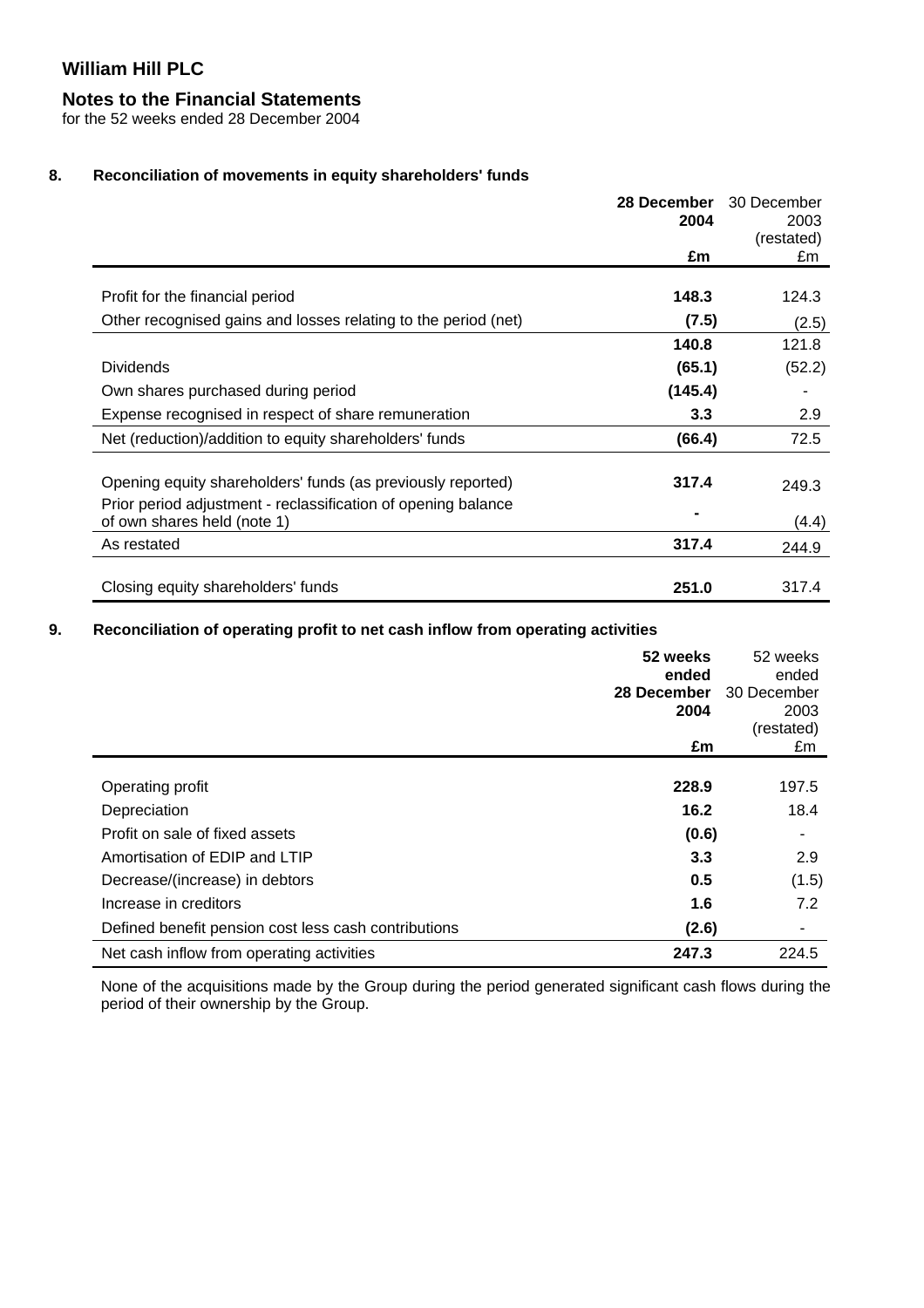### **Notes to the Financial Statements**

for the 52 weeks ended 28 December 2004

#### **10. Analysis of cash flows**

|                                                      | 52 weeks            | 52 weeks    |
|------------------------------------------------------|---------------------|-------------|
|                                                      | ended               | ended       |
|                                                      | 28 December<br>2004 | 30 December |
|                                                      | £m                  | 2003<br>£m  |
|                                                      |                     |             |
| Returns on investments and servicing of finance:     |                     |             |
| Interest received                                    | 1.9                 | 1.6         |
| Interest paid                                        | (25.2)              | (24.0)      |
| Net cash outflow                                     | (23.3)              | (22.4)      |
| <b>Capital expenditure and financial investment:</b> |                     |             |
| Purchase of fixed assets                             | (28.2)              | (18.8)      |
| Sale of tangible fixed assets                        | 0.9                 | 0.3         |
| Net cash outflow                                     | (27.3)              | (18.5)      |
| <b>Acquisitions:</b>                                 |                     |             |
| Purchase of subsidiary undertaking                   | (3.9)               | (5.7)       |
| Net cash acquired with subsidiary undertaking        | 0.1                 | 0.8         |
| Net cash outflow                                     | (3.8)               | (4.9)       |
| Financing:                                           |                     |             |
| Purchase of own shares                               | (145.5)             |             |
| Repayment of Guaranteed unsecured loan notes 2005    | (6.3)               |             |
| Loan facilities drawn down/(repaid)                  | 90.0                | (116.4)     |
| Net cash outflow                                     | (61.8)              | (116.4)     |